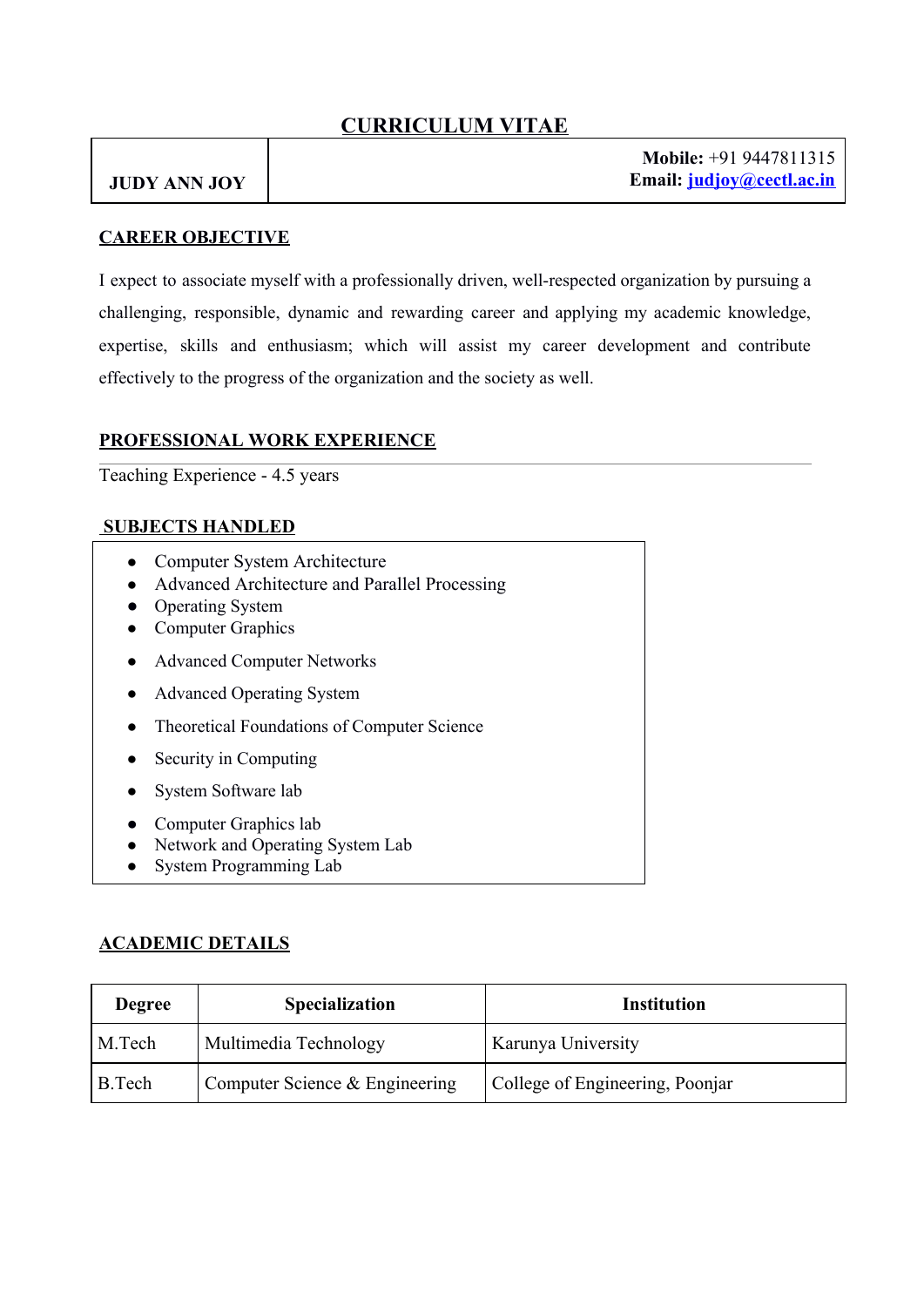### **COURSE ATTENDED**

| Event                                                              | <b>Organizer Details</b>             | <b>Days</b>    |
|--------------------------------------------------------------------|--------------------------------------|----------------|
| FDP on Research Methodology for<br>Science and Engineering         | College of Engineering, Cherthala    | $\overline{2}$ |
| FDP on Linear Algebra for Engineers                                | College of Engineering, Cherthala    | 3              |
| Workshop on Raspberry Pi<br>Programming                            | College of Engineering, Cherthala    | 5              |
| Workshop on Network Simulators - NS2<br>$&$ NS3                    | College of Engineering, Cherthala    | 3              |
| FDP on Estimation & Detection Theory                               | College of Engineering, Cherthala    | 3              |
| FDP on Recent Advances in Computing                                | <b>IHRD</b>                          | 5              |
| FDP on Graph Theory & Applications                                 | College of Engineering, Cherthala    | 3              |
| 2nd International Conference on<br><b>Information Science 2016</b> | College of Engineering, Cherthala    | $\overline{2}$ |
| FDP on EDA Tools and Advances in<br><b>Signal Processing</b>       | <b>IHRD</b>                          | 5              |
| <b>Faculty Development Programme</b>                               | Teaching Learning Centre, IIT Madras | 3              |
| FDP on Research Simulations and<br><b>Predictive Analysis</b>      | <b>IHRD</b>                          | 5              |
| FDP on IOT using Raspberry pi and<br>Arduino                       | <b>IHRD</b>                          | 5              |

### **PUBLICATION**

Published the paper titled 'Biometric Authentication Using Multilevel Encryption and Decryption' in the March 2013 edition of International Journal of Engineering Research & Technology (IJERT)..

### **CONFERENCE**

Presented a paper titled 'Survey of Chaos based Image Encryption and Decryption Techniques' in Amrita International Conference of Women in Computing (AICWIC'13) on the theme "Emerging Trends in Computing" (Jan 2013) and published in International Journal of Computer Applications (IJCA).